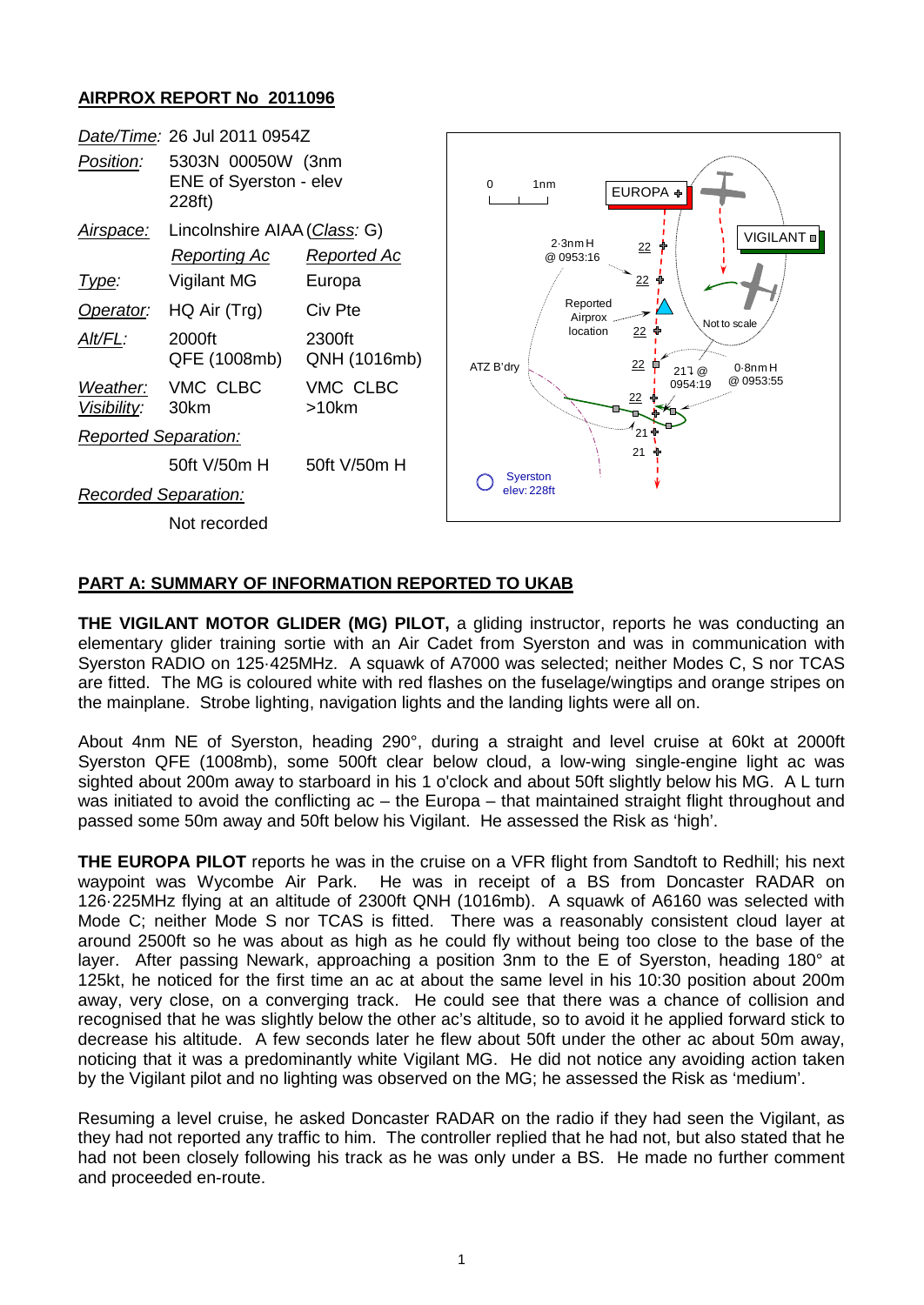He remarked that he would hope to have sighted the Vigilant earlier, but it certainly demonstrated to him the difficulty of picking up a white ac against a predominantly white sky. In theory, he believes that he had 'right-of-way', but his instinct was to push forward as he was already slightly lower than the Vigilant. As for the BS, he thinks in the future he will always ask for TS; in the past he has done this but it has so often been downgraded to a BS that his habit has become to only ask for BS in the first instance. This had not worried him unduly as he has often had conflicting traffic reported to him, even under a BS, although he understands that this is at the controller's discretion. He has reported this Airprox as a 'medium' Risk, though if he had either not sighted the ac at all or not taken avoiding action then he would have put it down as 'high'. He would be interested to learn if the pilot of the Vigilant MG had seen his ac and taken avoiding action as he did not notice any and also if the other ac was squawking Mode C.

**ATSI** regrets that due to an error in the request process from ATSI, the RT recording from Doncaster RADAR is not available for the period of the Airprox.

The pilot of the Europa was in receipt of a BS from Doncaster RADAR and his written report indicates that he asked Doncaster if they had seen the other ac. The controller responded that he had not, adding that he had not been following the track of the Europa. CAP744 states:

A controller may identify an aircraft to facilitate co-ordination or to assist in the provision of generic navigational assistance, but is not required to inform the pilot that identification has taken place.

*Identification of an aircraft in receipt of a Basic Service does not imply that an increased level of service is being provided or that any subsequent monitoring will take place. Controllers may allocate SSR codes to aircraft in receipt of a Basic Service. The issuance of such a code does not constitute the provision of a surveillance service.*

On the basis of the information available, ATSI is not able to process a formal report.

ATSI have identified an issue with processing procedures and have taken steps to ensure that a similar error does not recur.

UKAB Note (1): The UK AIP at ENR 2-2-2-4, notifies the dimensions of the ATZ at the government aerodrome of Syerston as a circle of radius 2nm, centred on RW07/25, extending from the surface to 2000ft above the aerodrome elevation of 228ft. An Air/Ground Communications Service is provided, C/S Syerston RADIO on 125·425 MHz, which is active in summer from 0730UTC to Sunset.

UKAB Note (2): Analysis of the LAC Debden and Claxby radar recordings is somewhat inconclusive as this Airprox is not shown clearly. The Europa, shown squawking A6160 and identified from following the track to Redhill, maintains a level cruise at 2200ft (1013mb) as it tracks S passing the Airprox location reported by the Vigilant pilot just after 0953:16. The Vigilant MG is shown exiting the Syerston ATZ only as a primary contact, before crossing through the Europa's 12 o'clock at a range of 2·3nm before turning about onto a heading of 290°, as reported. Unfortunately at 0953:55, moments before the Airprox occurs, the Vigilant fades from coverage in the Europa pilot's 11 o'clock at a range of 0·8nm. Just after the Europa passes the projected point of conflict the Mode C indicates a slight descent to 2100ft (1013mb), which is maintained thereafter and perhaps indicative of the Europa pilot's avoiding action descent. Although not shown, the Airprox is presumed to have occurred at 0954:19, some 3nm ENE of Syerston, clear of the ATZ.

**HQ AIR (TRG)** comments that this was clearly a close Airprox as both parties concur on the separation. The mutual avoiding action appears to have been effective, although given the geometry, the Europa pilot's vertical manoeuvre is likely to have been more significant. The lessons regarding availability of a Traffic Service are valid and indicate that without additional resource, scope for improvement in use of surveillance services is limited.